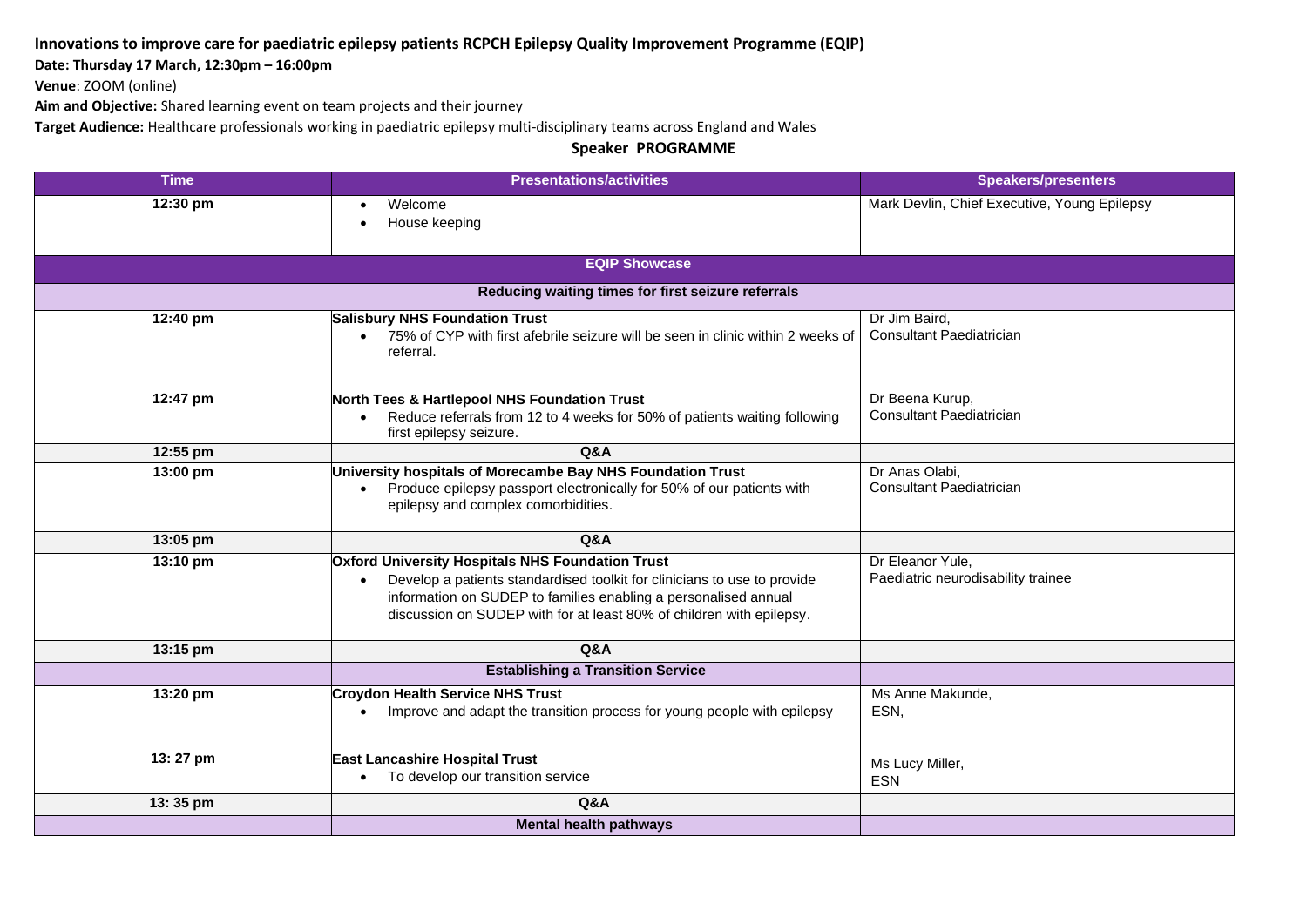# **Innovations to improve care for paediatric epilepsy patients RCPCH Epilepsy Quality Improvement Programme (EQIP)**

#### **Date: Thursday 17 March, 12:30pm – 16:00pm**

**Venue**: ZOOM (online)

**Aim and Objective:** Shared learning event on team projects and their journey

**Target Audience:** Healthcare professionals working in paediatric epilepsy multi-disciplinary teams across England and Wales

| 13:40 pm | <b>Epsom and St Helier University NHS Trust</b>                             | Ms Nichola Hodges,                                 |
|----------|-----------------------------------------------------------------------------|----------------------------------------------------|
|          | Identify and implement a mental health screening tool for CYP with epilepsy | <b>ESN</b>                                         |
|          |                                                                             |                                                    |
|          | to identify those at risk. VIDEO                                            |                                                    |
|          |                                                                             |                                                    |
|          |                                                                             |                                                    |
| 13:47 pm | North-West Anglia Foundation Trust                                          | Dr Sharmila Manivanna Consultant Paediatrician     |
|          | • Improving mental health pathway using signposting                         |                                                    |
|          |                                                                             |                                                    |
|          |                                                                             | Dr Katherine Hunter, Consultant Paediatrician      |
| 13:55 pm |                                                                             |                                                    |
|          | Warrington and Halton Teaching Hospitals NHS Foundation Trust               |                                                    |
|          | • To engage with families to improve the mental health care pathway for     |                                                    |
|          | Children and young people with epilepsy.                                    |                                                    |
|          |                                                                             |                                                    |
|          |                                                                             |                                                    |
| 14:05 pm | Q&A                                                                         |                                                    |
|          |                                                                             |                                                    |
| 14:15 pm | <b>BREAK</b>                                                                |                                                    |
|          |                                                                             |                                                    |
|          |                                                                             |                                                    |
| 14:35 pm | <b>Welcome back</b>                                                         | Mark Devlin,                                       |
|          |                                                                             | Chief Executive, Young Epilepsy                    |
|          |                                                                             |                                                    |
|          | <b>Improving Patient and family engagement</b>                              |                                                    |
| 14:40 pm | <b>Barts Health NHS Trust</b>                                               | Ms Joanne Edwards, Paediatric neurology specialist |
|          | Obtain meaningful feedback on our service from 50% CYPF by March            | nurse                                              |
|          | 2022. * <b>VIDEO*</b>                                                       |                                                    |
|          |                                                                             |                                                    |
|          |                                                                             |                                                    |
|          |                                                                             |                                                    |
|          |                                                                             | Dr Suhail Habib,                                   |
| 14:47 pm | Doncaster and Bassetlaw NHS Foundation Trust                                | Consultant Paediatrician                           |
|          | By March 2022 70% of children aged 11-19 Years with Epilepsy will have      |                                                    |
|          | Digital feedback forms offered in Clinics (Consultant and Nurse led) and on |                                                    |
|          | acute wards!                                                                |                                                    |
|          |                                                                             |                                                    |
| 14:55 pm | Q&A                                                                         |                                                    |
|          | <b>ICS presentation</b>                                                     |                                                    |
|          |                                                                             |                                                    |
| 15:00 pm | West Yorkshire & Harrogate Health and Care Partnership - ICS                | Dr Fraser Scott,                                   |
|          | Establish a standardised first year of care pathway for patients with       | Consultant Paediatrician                           |
|          | epilepsy diagnosis (sub-projects include the areas of Transition, Mental    |                                                    |
|          | health, reducing waiting times for first referral).                         |                                                    |
|          |                                                                             |                                                    |
|          |                                                                             |                                                    |
|          |                                                                             |                                                    |
| 15:20 pm | Q&A                                                                         |                                                    |
|          |                                                                             |                                                    |